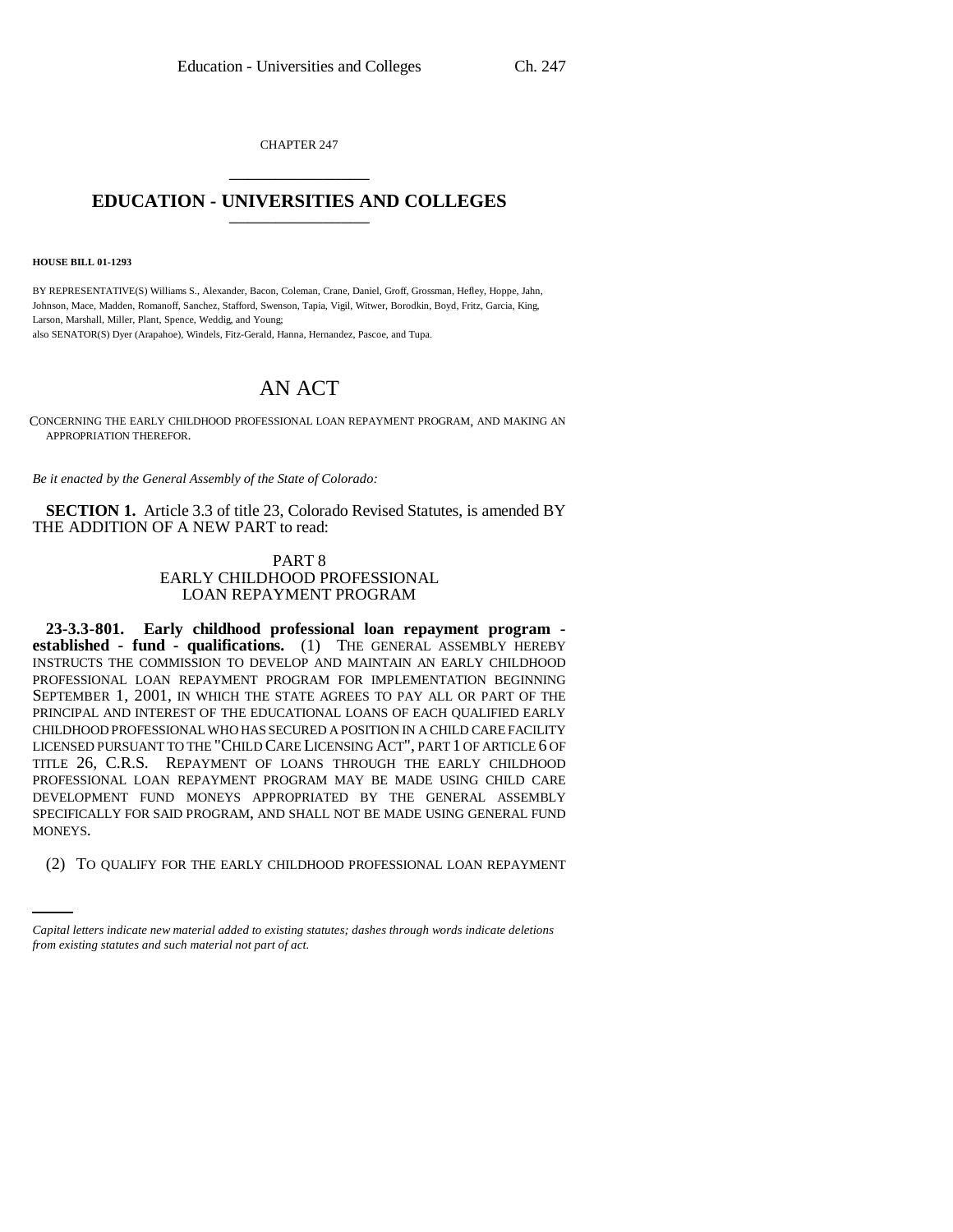PROGRAM, A PERSON SHALL:

(a) GRADUATE WITH AN ASSOCIATES DEGREE ON OR AFTER MAY 1, 2001, FROM AN APPROVED COMMUNITY COLLEGE PROGRAM OF PREPARATION IN EARLY CHILDHOOD EDUCATION AS SPECIFIED BY THE COMMISSION; AND

(b) SECURE A POSITION AT A CHILD CARE FACILITY LICENSED PURSUANT TO THE "CHILD CARE LICENSING ACT".

(3) A PERSON WHO QUALIFIES UNDER SUBSECTION (2) OF THIS SECTION IS ELIGIBLE FOR THE FOLLOWING, NOT TO EXCEED TWO THOUSAND DOLLARS:

(a) UP TO ONE THOUSAND DOLLARS IN LOAN REPAYMENT AT THE END OF THE FIRST YEAR OF WORKING IN A POSITION IN A LICENSED CHILD CARE FACILITY IN COLORADO; AND

(b) UP TO ONE THOUSAND DOLLARS IN LOAN REPAYMENT AT THE END OF THE SECOND YEAR OF WORKING IN A POSITION IN A LICENSED CHILD CARE FACILITY IN COLORADO.

**23-3.3-802. Report.** ON OR BEFORE JULY 1, 2002, AND ON OR BEFORE EACH JULY 1 THEREAFTER, THE COMMISSION SHALL SUBMIT AN ANNUAL REPORT TO THE EDUCATION COMMITTEES OF THE SENATE AND THE HOUSE OF REPRESENTATIVES, THE HEALTH, ENVIRONMENT, WELFARE, AND INSTITUTIONS COMMITTEE OF THE HOUSE OF REPRESENTATIVES, AND THE HEALTH, ENVIRONMENT, CHILDREN AND FAMILIES COMMITTEE OF THE SENATE THAT INCLUDES, BUT IS NOT LIMITED TO, THE NUMBER OF PARTICIPANTS IN THE PROGRAM AND THE AMOUNT OF FUNDS APPLIED TOWARD LOAN REPAYMENT. IN ADDITION, THE COMMISSION SHALL EVALUATE AND INCLUDE IN THE REPORT BY JULY 1, 2003, WHETHER IT WOULD BE BENEFICIAL TO EXPAND THE PROGRAM TO FOUR-YEAR DEGREE PROGRAMS.

**23-3.3-803. Repeal.** (1) THIS PART 8 IS REPEALED, EFFECTIVE THE EARLIER OF:

(a) JULY 1, 2007; OR

(b) JULY 1 IN THE YEAR FOLLOWING THE YEAR IN WHICH EITHER:

(I) THE STATE FAILS TO RECEIVE FEDERAL CHILD CARE DEVELOPMENT FUND MONEYS; OR

(II) THE PORTION OF FEDERAL CHILD CARE DEVELOPMENT FUND MONEYS USED TO FUND THE EARLY CHILDHOOD LOAN REPAYMENT PROGRAM BECOME SUBJECT TO A STATE PARTICIPATION REQUIREMENT.

(2) THE DIRECTOR OF THE JOINT BUDGET COMMITTEE SHALL NOTIFY THE REVISOR OF STATUTES WHEN THE FEDERAL FUNDS SPECIFIED IN SUBSECTION (1) OF THIS SECTION ARE NO LONGER AVAILABLE OR BECOME SUBJECT TO A STATE PARTICIPATION REQUIREMENT.

**SECTION 2. Appropriation.** (1) In addition to any other appropriation, there is hereby appropriated to the department of human services, for the fiscal year